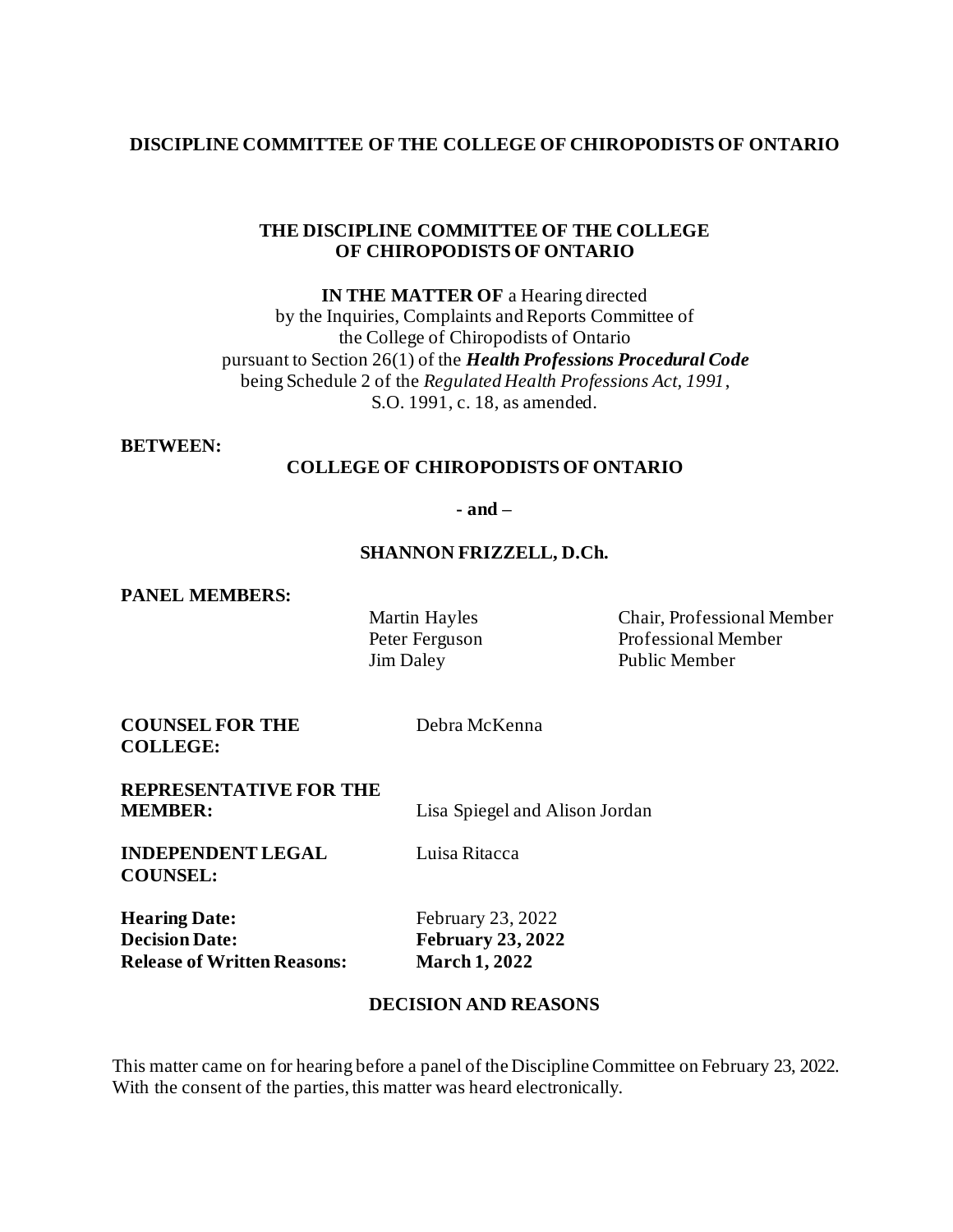#### The Allegations

1. The allegations against the Member were set out in the Notices of Hearing, dated August 13, 2020. The allegations in the Notice of Hearing are as follows:

### **STATEMENT OF ALLEGATIONS**

- 1. At all material times, Shannon Lynn Frizzell ("**Ms. Frizzell**" or the "**Member**") was a registered member of the College of Chiropodists of Ontario (the "**College**").
- 2. During the period of time from in or about January 2014 to in or about December 2018, Ms. Frizzell engaged in professional misconduct within the meaning of the following paragraphs of section 1 of the *Professional Misconduct Regulation*, Ontario Regulation 750/93 under the *Chiropody Act, 1991*:
	- a. paragraph 2 (failing to meet or contravening a standard of practice of the profession), and, in particular but not limited to, the College's standards pertaining to:
		- i. Assessment and Management;
		- ii. Orthotics and/or Prescription Custom Foot Orthoses;
		- iii. Patient Relations;
		- iv. Prescription Footwear; and/or
		- v. Records;
	- b. paragraph 10 (practising the profession while the member is in a conflict of interest);
	- c. paragraph 14 (providing treatment to a patient where the member knows or ought to know that the provision of the treatment is ineffective, unnecessary or deleterious to the patient or is inappropriate to meet the needs of the patient);
	- d. paragraph 17 (failing to keep records as required by the regulations);
	- e. *allegation withdrawn*;
	- f. paragraph 20 (signing or issuing, in the member's professional capacity, a document that contains a false or misleading statement);
	- g. paragraph 21 (submitting an account or charge for services that the member knows is false or misleading);
	- h. paragraph 22 (charging a fee that is excessive in relation to the services or devices charged for);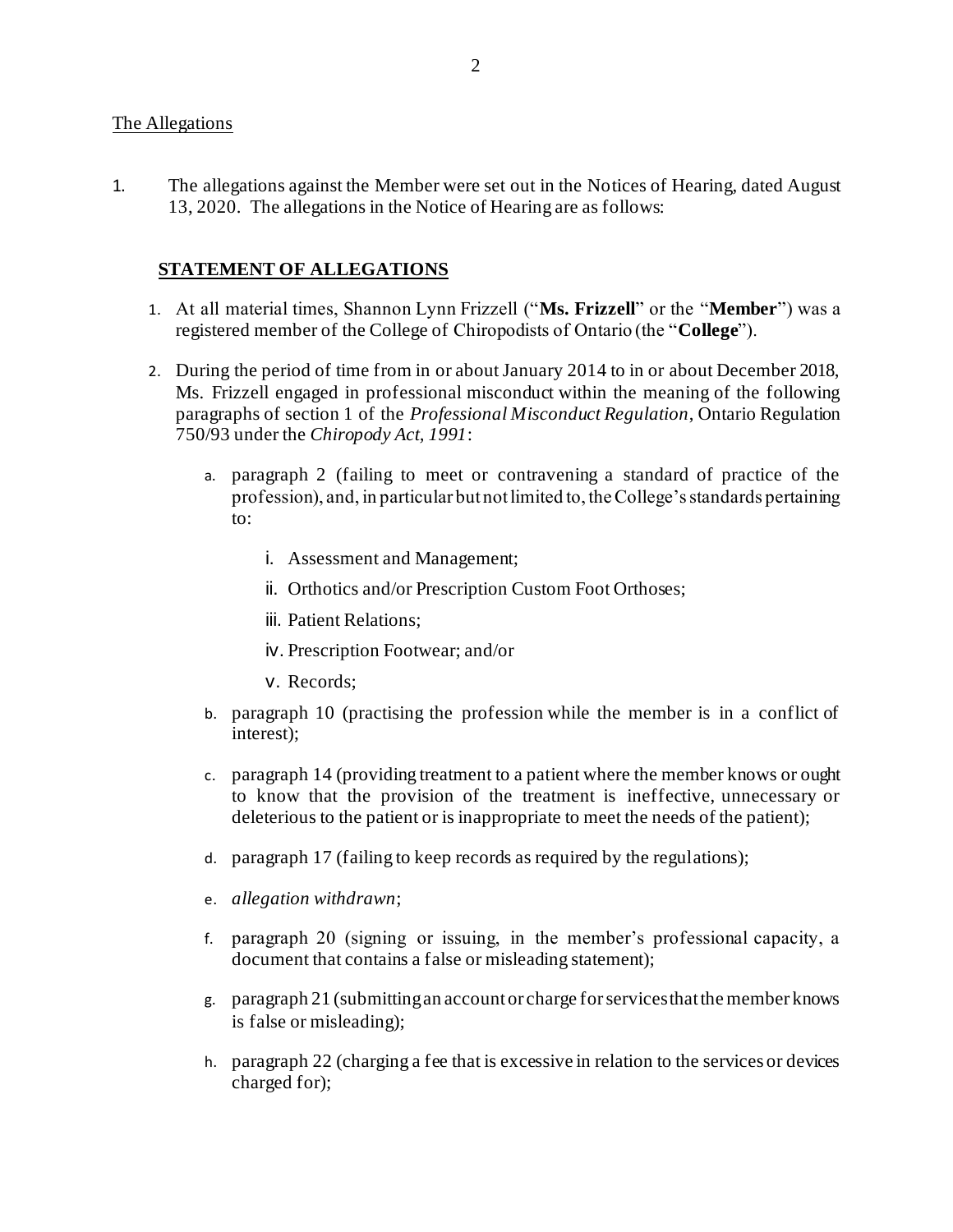- i. paragraph 30 (contravening the *Chiropody Act, 1991*, the R*egulated Health Professions Act, 1991*, or the regulations under either of those Acts), including but not limited to Ontario Regulation 203/94 (General) under the *Chiropody Act, 1991*, and, in particular, the sections pertaining to Advertising (Part II) and Records (Part III); and/or
- j. paragraph 33 (engaging in conduct or performing an act, in the course of practising the profession that, having regard to all the circumstances, would reasonably be regarded by members as disgraceful, dishonourable, or unprofessional).

# **PARTICULARS OF THE ALLEGATIONS**

### **Background**

- 1. At all material times, Ms. Frizzell was a chiropodist registered with the College to practise chiropody in the province of Ontario.
- 2. Starting in or about 2004, Ms. Frizzell began working with Ontario Orthotics Lab ("**OOLab**"), which manufactures custom foot orthotics. She worked at OOLab in various capacities, including Medical Director, Vice President of Sales and Marketing, and Technical Support.
- 3. OOLab was affiliated with Premier Foot and Wellness, which also operated various clinics. Ms. Frizzell began working as a chiropodist at one or more of those clinics starting in or about 2014. Her practice locations included, but were not limited to: Hamilton Orthotic Centre at 1050 Upper James Street, Hamilton, ON L9C 3A9 (the "**Clinic**"), and Stoney Creek Orthotic Centre at 8-410 Hwy #8, Stoney Creek, ON L8G 1G2. In addition to working at the clinic(s) as a chiropodist, Ms. Frizzell identified herself as the Manager of the Hamilton Orthotic Centre during a phone call with Manulife on or about November 9, 2018.
- 4. Ms. Frizzell's employment with OOLab and Premier Footworks ended in or about December 2018, when the companies entered bankruptcy.
- 5. Ms. Frizzell also operated a private chiropody practice between in or about 2014 to in or about 2018.
- 6. Both the Hamilton Orthotic Centre and the Stoney Creek Orthotic Centre, as well as Ms. Frizzell's private practice, ordered orthotics from OOLab.
- 7. On or about February 6, 2019, the College received a complaint (the "**Complaint**") from Manulife about Ms. Frizzell.
- 8. As set out in the Complaint, Manulife conducted a "covert probe" of the Clinic in 2017-2018. The investigation focused on patients being offered and receiving incentives in the form of free shoes with the purchase of orthotics. Manulife also reviewed a number of other claims that had been submitted by patients treated by Ms. Frizzell.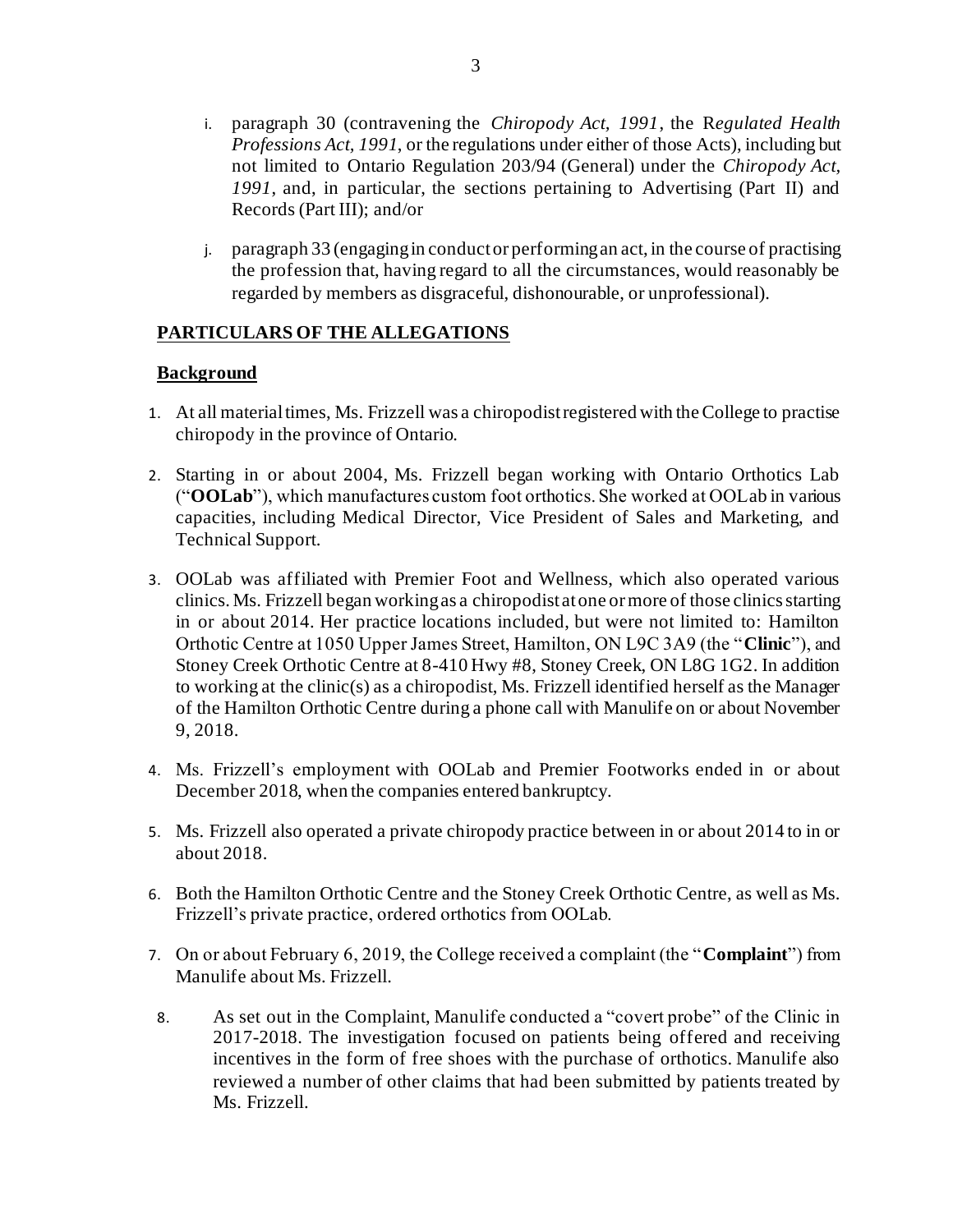### **Knowledge of Inappropriate Incentives**

- 9. As part of the investigation, a Manulife investigator (the "**Investigator**") (identifying himself using the alias R.K.) attended at the Clinic on or about February 1, 2018. During that visit, a staff member informed him that when patients purchase a pair of orthotics, they are entitled to a pair of complimentary shoes. Patients can either: select a pair of shoes on display within the Clinic; select them from an "OOLab Orthotics" catalogue; or receive a \$150 voucher for the purchase of shoes at "The Boot Shop", adjacent to the Clinic.
- 10. The Investigator attended the Clinic again on or about April 3, 2018, to inquire about an assessment for orthotics. He spoke with an individual at the front desk, who inquired about the amount of his insurance coverage for orthotics. The Investigator indicated that he was insured by Manulife and believed the coverage was approximately \$450.
- 11. The Investigator was informed that he would be required to pay \$75 for the chiropody assessment, and a \$100 deposit towards the orthotics, which would be refunded to him on the pickup date. It was also confirmed that the Clinic still offered complimentary shoes with the purchase of orthotics.
- 12. The Investigator was given an appointment with Ms. Frizzell later the same day. Upon arriving at the Clinic for his appointment, Ms. Frizzell greeted him and asked him to fill out patient intake forms.
- 13. The Investigator was then taken into the treatment room by another staff member. She confirmed that he would be entitled to complimentary shoes with the purchase of orthotics, and inquired about his shoe size. The staff member then took scans of his feet.
- 14. Ms. Frizzell then came into the treatment room and conducted an assessment of the Investigator's condition. The assessment took less than seven minutes, including the gait analysis.
- 15. Ms. Frizzell informed the Investigator that he was not a very good candidate for orthotics. She indicated that she would issue a prescription for orthotics, but she was not sure that they would help his condition. Ms. Frizzell then left the treatment room.
- 16. When the Investigator returned to the reception area, Ms. Frizzell asked him if he wanted to proceed with orthotics, and he indicated that he did. Ms. Frizzell then provided the Investigator with the Manulife insurance claim form and instructed him to complete and sign it. The kinesiologist at the front desk then charged the Investigator \$75 for the chiropody assessment and a \$100 deposit for the orthotics.
- 17. The kinesiologist asked if the Investigator planned to go to The Boot Shop for shoes. The Investigator said yes, and was given a \$150 voucher for shoes. The Investigator inquired about whether the \$150 was part of the \$500 charge for orthotics. The kinesiologist indicated that it was paid by the company, but it was capped at \$150.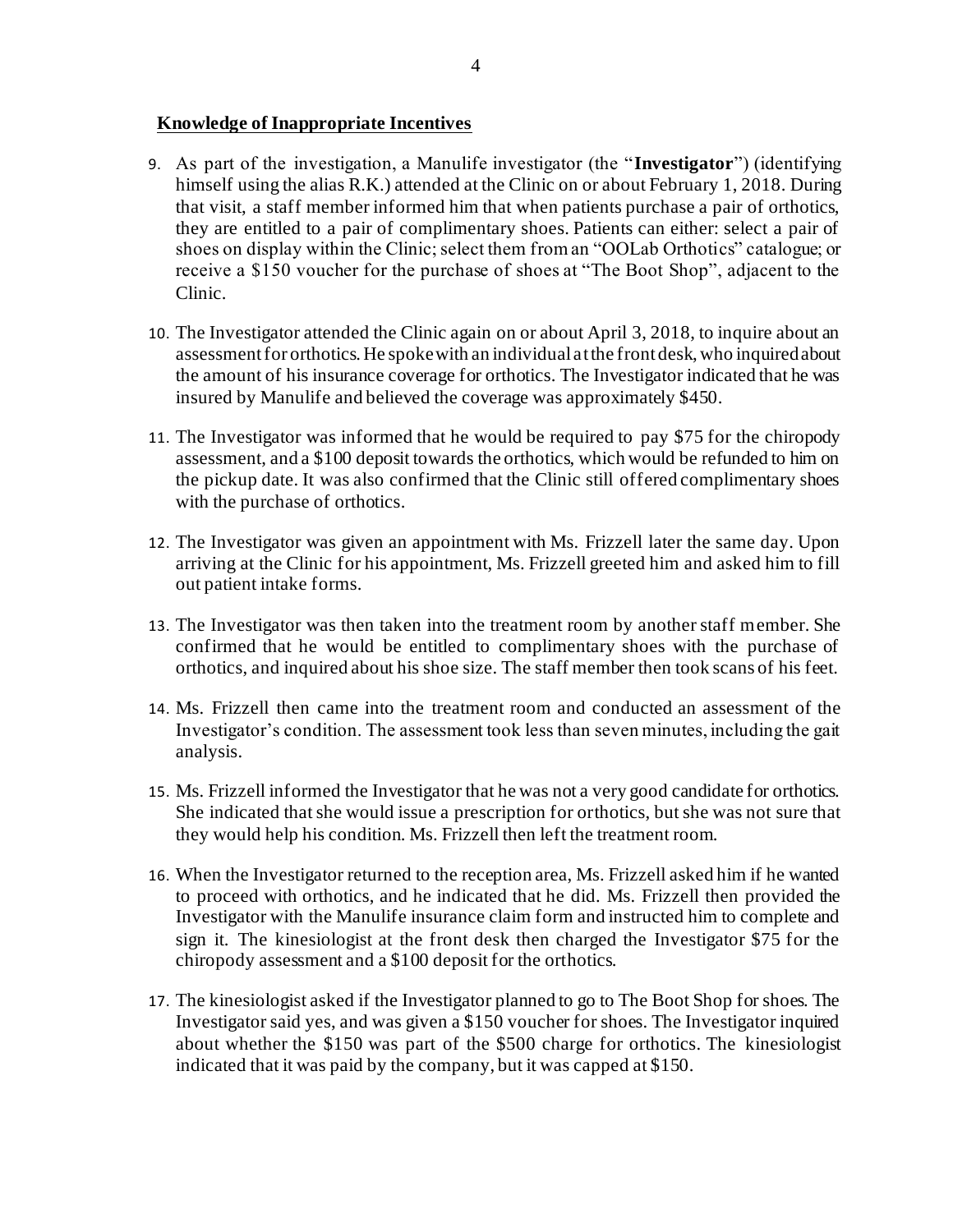- 18. After leaving the Clinic, the Investigator went next door to The Boot Shop and selected a pair of Steve Madden shoes. He provided the sales clerk with the voucher and was not required to pay anything else. The sales clerk informed him that he could pick up his shoes from the Clinic when he picked up his orthotics.
- 19. On or about April 12, 2018, the Investigator returned to the Clinic to pick up his orthotics and shoes. A kinesiologist at the front desk asked if the Investigator wanted to try them on, and the Investigator indicated he did not.
- 20. The Investigator was then charged \$400 for the orthotics, and was refunded the \$100 deposit. He was informed that the Clinic would submit a claim for \$475 to Manulife on his behalf. The invoice did not indicate that the Investigator had been given complimentary shoes with his purchase of orthotics.
- 21. In addition to the Investigator, one or more of the patients in Appendices "A", "B", "C", and/or "D" were offered complimentary shoes with their purchase of orthotics at the Clinic.

### **Lack of Follow-Up Care**

- 22. The invoice for the Investigator's orthotics indicated that they were dispensed by another chiropodist who worked at the Clinic. Although another chiropodist was in the Clinic at the time, the Investigator's orthotics were simply handed over the desk by the kinesiologist.
- 23. Neither Ms. Frizzell nor any other chiropodist was involved in dispensing or fitting the Investigator's orthotics. In addition, no one from the Clinic, including Ms. Frizzell, contacted the Investigator afterwards for any follow-up.

### **Lack of Adequate Assessments/Re-Assessments and Records Thereof**

- 24. On one or more occasions, Ms. Frizzell permitted student technicians to perform the biomechanical assessment, gait analysis, and/or casting for patients. The records of those assessments did not include the name or signature of the individual(s) who performed these tasks and did not have complete clinical records.
- 25. When Manulife requested clarification about these documents, Ms. Frizzell indicated that the assessments in question were performed by student technicians. The patients involved include but were not limited to one or more of those listed in Appendix "A".
- 26. On one or more occasions, Ms. Frizzell ordered orthotics for a patient, or allowed someone under her supervision to order orthotics for a patient, without ensuring that there was a current prescription and/or a current assessment/re-assessment. On one or more occasions, the patient was not re-assessed, and the orthotics were produced using an old assessment and/or cast.
- 27. When Manulife inquired about these claims, Ms. Frizzell responded indicating that there were no records for the patient in question, the orthotics were re-ordered based on an old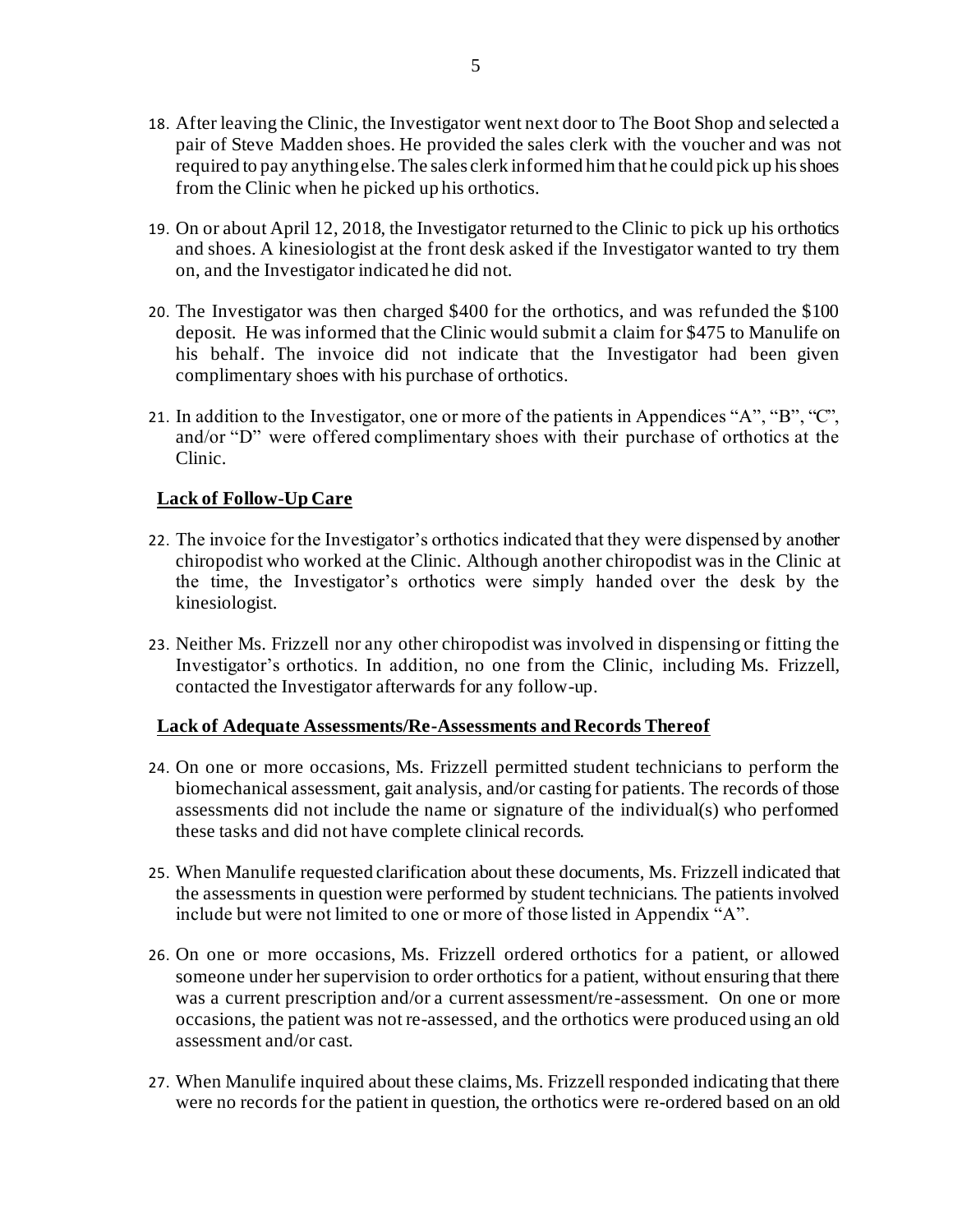prescription and assessment, and/or the patient's insurance plan only required a new assessment and prescription to be conducted every ten years. The patients involved include but were not limited to one or more of those listed in Appendix "B".

#### **Excessive Prescribing and Improper Billing**

- 28. On one or more occasions, Ms. Frizzell participated in, knew of, or ought to have known of, excessive prescribing of orthotics occurring at one or more of her practice locations. Several families had multiple family members who received new orthotics every year, or received multiple pairs of orthotics in the same year. The patients involved include but were not limited to one or more of those listed in Appendix "C".
- 29. On one or more occasions, Ms. Frizzell participated in, knew of, or ought to have known of improper billing practices related to patients she had treated or to whom she had dispensed orthotics. On one or more occasions, the cost patients were charged was excessive in light of the services rendered.
- 30. In addition, the cost of patients' orthotics was tailored to the maximum amount eligible under their insurance plan. The patients involved include but were not limited to one or more of those listed in Appendix "D".

### Member's Plea

- 3. The Member admitted that she engaged in professional misconduct as described in the Notice of Hearing, save for the allegation set out at paragraph 2(e). The College advised that it did not intend to call any evidence in relation to that allegation and that it sought the permission of the Panel to withdraw it. The Member consented to the request.
- 4. The Panel conducted a plea inquiry and was satisfied that the Member's admissions were voluntary, informed, and unequivocal.

### Agreed Statement of Facts

- 5. The parties advised that they had reached an agreement as to the facts, which was set out in the Agreed Statement of Facts tendered as an exhibit. The Agreed Statement of Facts provided as follows:
	- 1. At all material times, Shannon Lynn Frizzell ("**Ms. Frizzell**") was a chiropodist registered with the College to practise chiropody in Ontario.
	- 2. Starting in or about 2004, Ms. Frizzell began working with Ontario Orthotics Lab ("**OOLab**"), which manufactures custom foot orthotics. She worked at OOLab in various capacities, including Medical Director, Vice President of Sales and Marketing, and Technical Support.
	- 3. OOLab was affiliated with Premier Foot and Wellness ("**Premier**"), which operated various clinics. Ms. Frizzell began working as a chiropodist, at one or more of those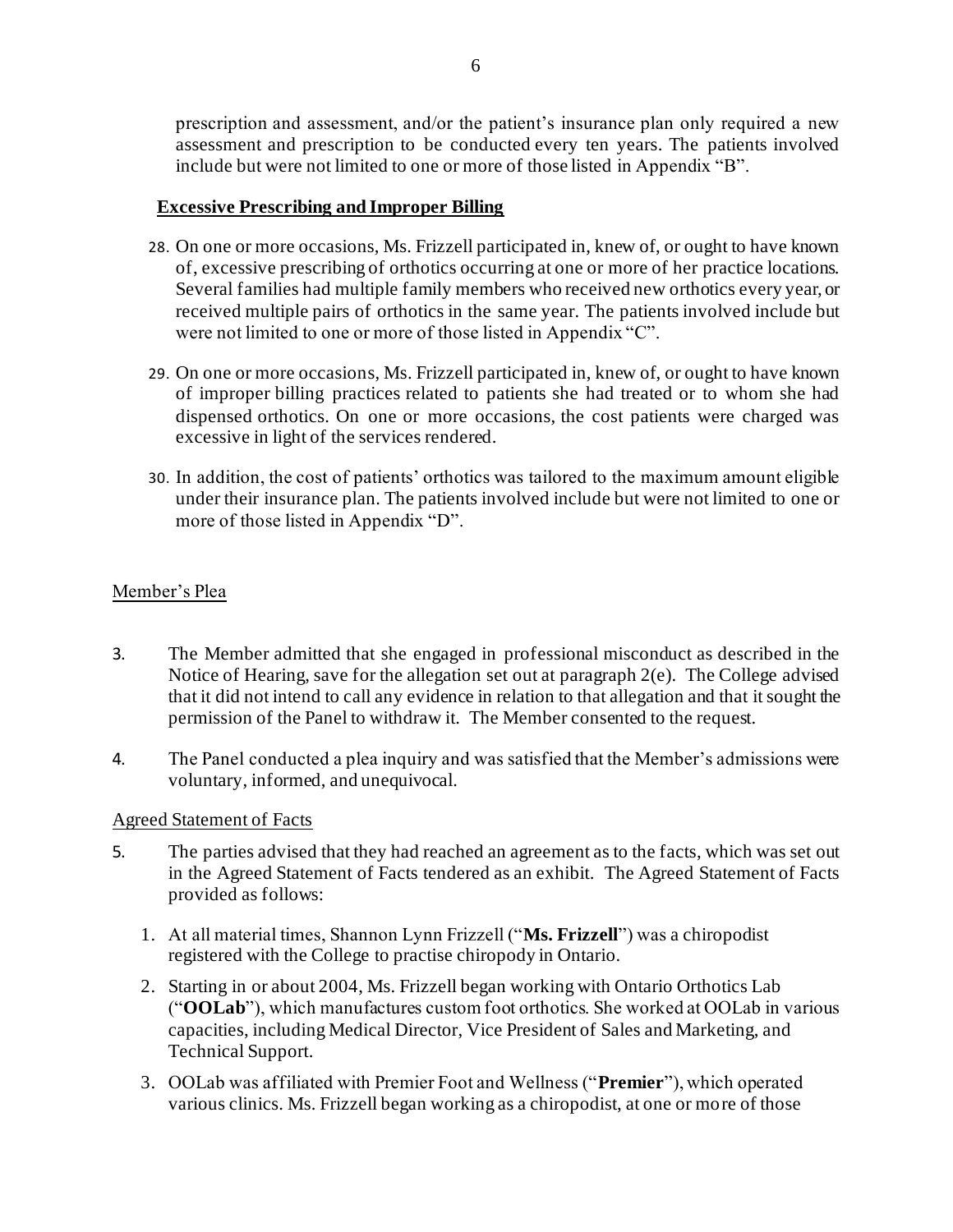clinics starting in or about 2014. Her practice locations included, but were not limited to: Hamilton Orthotic Centre at 1050 Upper James Street, Hamilton, ON L9C 3A9 (the "**Clinic**"), and Stoney Creek Orthotic Centre at 8-410 Hwy #8, Stoney Creek, ON L8G 1G2. In addition to working at the clinics as a chiropodist, Ms. Frizzell identified herself as the Manager of the Hamilton Orthotic Centre during a phone call with Manulife on or about November 9, 2018.

- 4. If Ms. Frizzell were to testify at the hearing, it would be her evidence that she was not in fact the Manager of the Clinic but she identified herself as such at the request of her former boss, the CEO of OOLab.
- 5. Ms. Frizzell's employment with Premier in or about December 2018, when OOLab and Premier were ordered into receivership by the Ontario court. Ms. Frizzell's employment with OOLab continued until December 2021.
- 6. Ms. Frizzell also operated a private chiropody practice between in or about 2014 to in or about 2020.

# **The Complaint**

- 7. On or about February 6, 2019, the College received a complaint (the "**Complaint**") from Manulife about Ms. Frizzell.
- 8. The Complaint arose from a "covert probe" of the Clinic conducted by Manulife in 2017- 2018. The investigation focused on patients being offered and receiving incentives in the form of free shoes with the purchase of orthotics. Manulife also reviewed a number of other claims that had been submitted by patients treated by Ms. Frizzell.
- 9. Several concerns about Ms. Frizzell's practice were identified by the investigation, as outlined below.

# **Knowledge of Inappropriate Incentives**

- 10. As part of the investigation, a Manulife investigator (the "**Investigator**") (identifying himself using the alias R.K.) attended at the Clinic on or about February 1, 2018. During that visit, a staff member informed R.K. that when patients purchase a pair of orthotics, they would be entitled to a pair of complimentary shoes. Patients could select a pair of shoes on display within the Clinic; from an "OOLab Orthotics" catalogue; or receive a \$150 voucher for the purchase of shoes at "The Boot Shop", which was a shoe store located adjacent to the Clinic.
- 11.The Investigator attended the Clinic again on or about April 3, 2018, to inquire about an assessment for orthotics. He spoke with an individual at the front desk, who inquired about the amount of his insurance coverage for orthotics. The Investigator indicated that he was insured by Manulife and believed the coverage was approximately \$450.00.
- 12.The Investigator was informed that he would be required to pay \$75.00 for the chiropody assessment, and a \$100.00 deposit towards the orthotics, which would be refunded to him on the pickup date. It was also confirmed that the Clinic still offered complimentary shoes with the purchase of orthotics.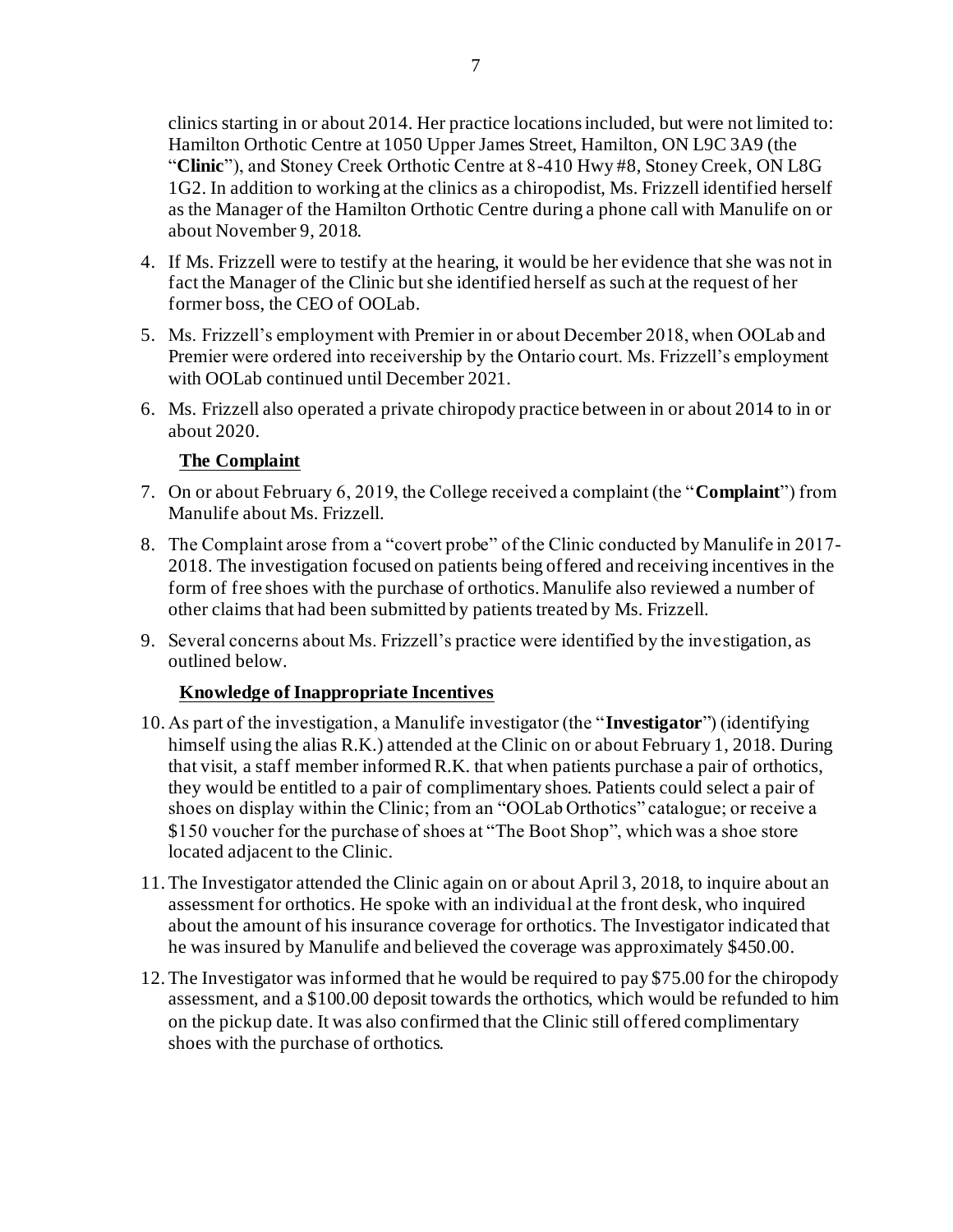- 13.The Investigator was given an appointment with Ms. Frizzell later the same day. When the Investigator arrived at the Clinic for his appointment, Ms. Frizzell greeted him and asked him to fill out patient intake forms.
- 14.The Investigator was then taken into the treatment room by another staff member. The staff member confirmed that the Investigator would be entitled to complimentary shoes with the purchase of orthotics, and inquired about his shoe size. The staff member then took scans of his feet.
- 15. Ms. Frizzell then came into the treatment room and conducted an assessment of the Investigator's condition. The assessment, including the gait analysis, was brief.
- 16. After the assessment, Ms. Frizzell informed the Investigator that he was not a very good candidate for orthotics. Nonetheless, she indicated that she would issue a prescription for orthotics, as requested, indicating that there was a range of motion limitation in his left toe and, when walking, his feet pronated inward. Ms. Frizzell ]then left the treatment room.
- 17. Ms. Frizzell acknowledges that, in her assessment, she did not offer any other treatment options to the Investigator or explain the benefits and risks associated with the various treatment options.
- 18.When the Investigator returned to the reception area, Ms. Frizzell asked him if he wanted to proceed with orthotics, and he indicated that he did. Ms. Frizzell then provided the Investigator with the Manulife insurance claim form and instructed him to complete and sign it. The kinesiologist at the front desk then charged the Investigator \$75.00 for the chiropody assessment and a \$100.00 deposit for the orthotics.
- 19.The Investigator informed the kinesiologist that he planned to go to The Boot Shop for his shoes, and he was then given a \$150.00 voucher for shoes. The Investigator inquired about whether the \$150.00 was part of the \$500 charge for orthotics. The kinesiologist indicated that it was paid by the company, but it was capped at \$150.00.
- 20. After leaving the Clinic, the Investigator went next door to The Boot Shop and selected a pair of Steve Madden shoes. He provided the sales clerk with the voucher and was not required to pay anything else. The sales clerk informed him that he could pick up his shoes from the Clinic when he picked up his orthotics.
- 21. On or about April 12, 2018, the Investigator returned to the Clinic to pick up his orthotics and shoes. A kinesiologist at the front desk asked if the Investigator wanted to try them on, and the Investigator indicated he did not.
- 22.The Investigator was then charged \$400.00 for the orthotics, and was refunded the \$100.00 deposit. He was informed that the Clinic would submit a claim for \$475.00 to Manulife on his behalf, which the Clinic subsequently did. The invoice submitted to Manulife did not disclose that the Investigator had been given complimentary shoes with his purchase of orthotics.
- 23.If Ms. Frizzell ]were to testify it would be her evidence that \$400.00 was the standard pricing at the Clinic for orthotics and, at the time, she misunderstood that the regulations required an itemized account for professional services.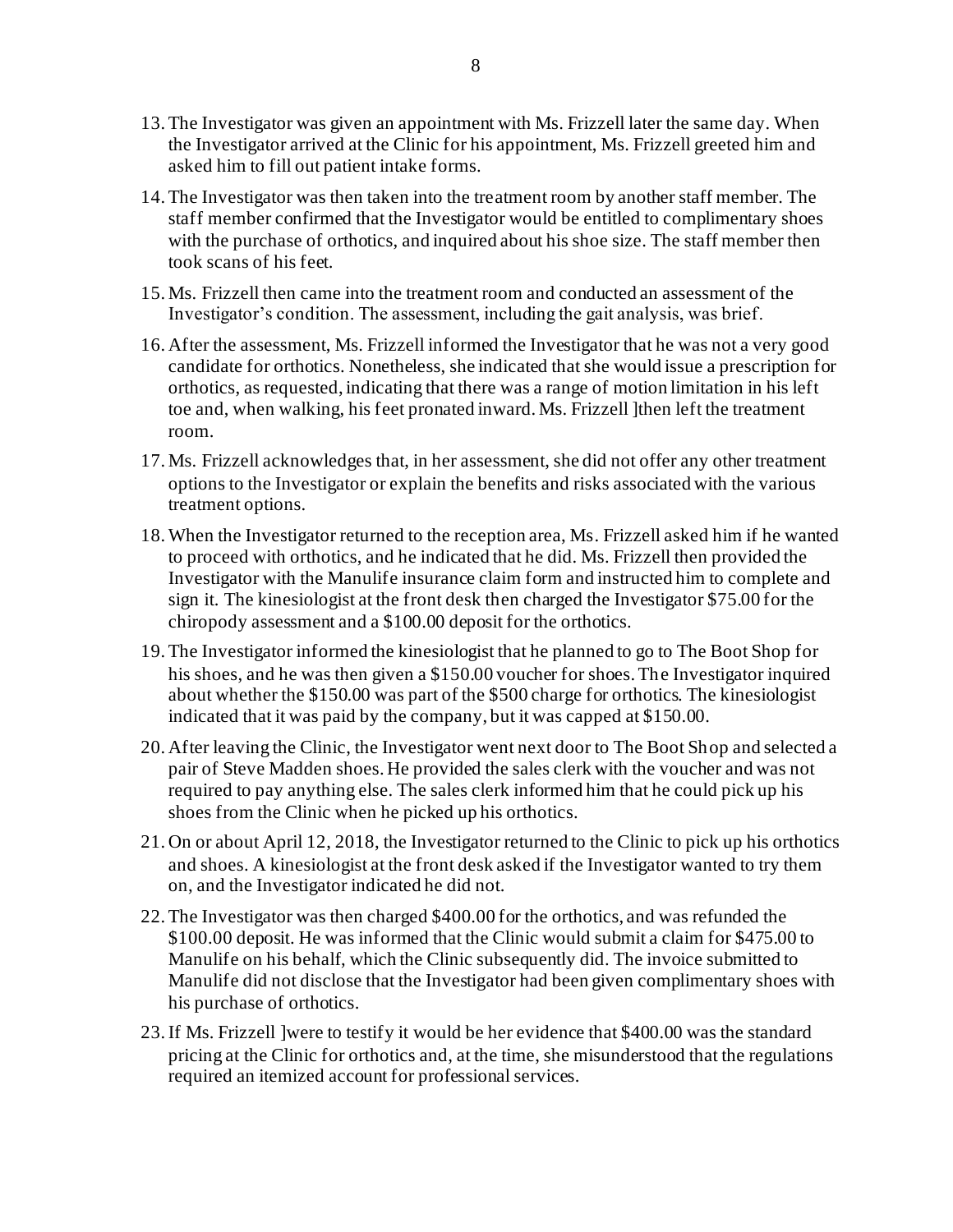- 24. Ms. Frizzell had knowledge of, and was complicit in, the practice at the Clinic of providing incentives to patients who purchased orthotics from the Clinic, which Ms. Frizzell admits was a breach of the regulations and the College's standards.
- 25. Ms. Frizzell also acknowledges that the failure to disclose the complimentary shoes on the Clinic invoice rendered the invoice misleading insofar as, anyone reading the invoice would be unaware that shoes had been supplied with the orthotics.

### **Lack of Follow-Up Care**

- 26.The invoice for the Investigator's orthotics indicated that they were dispensed to the Investigator by another chiropodist who worked at the Clinic. Although another chiropodist was in the Clinic at the time, the Investigator's orthotics were simply handed over the desk by the kinesiologist.
- 27. Ms. Frizzell was unaware that the chiropodist, who as at the Clinic when the Investigator picked up his orthotics, did not dispense. She acknowledges that, as her patient, she ought to have taken steps to ensure that orthotics were appropriately dispensed. No one from the Clinic, including Ms. Frizzell, contacted the Investigator afterwards for any followup.
- 28. Ms. Frizzell acknowledges that it was her responsibility to ensure that a follow-up was offered to any patients for whom she prescribed orthotics.

### **Lack of Adequate Assessments/Re-Assessments and Records Thereof**

- 29. On one or more occasions, Ms. Frizzell permitted student technicians to perform the biomechanical assessment, gait analysis, and/or casting for patients. The records of those assessments did not include the name or signature of the individual(s) who performed these tasks and did not have complete clinical records.
- 30.When Manulife requested clarification about these documents, Ms. Frizzell advised that the assessments for the patients listed in Appendix "A" were performed by student technicians.
- 31. Ms. Frizzell acknowledges that it was her responsibility to ensure that her patients' records were complete and reflected all the necessary information required by the College's Records Standard and the provisions in Part III of Ontario Regulation 203/94 under the *Chiropody Act, 1991*. She further acknowledges that she did not do so for the patients listed in Appendix "A".
- 32.In addition, if Ms. Frizzell were to testify, it would be her evidence that all treatments she prescribed and provided to the patients were medically necessary. However, she admits that the records for those patients are deficient insofar as they lack sufficient clinical details to demonstrate compliance with the College's standards, identified below, and including whether or not alternative treatments, other than the prescription of custom foot orthotics, might also have been considered for the patients listed in Appendix "B" and Appendix "C".
- 33. Ms. Frizzell admits that the College was unable to conduct an effective documentary review of the appropriateness of Ms. Frizzell's prescriptions due to deficiencies in the patient records and Ms. Frizzell's inability to access all patient records upon the closing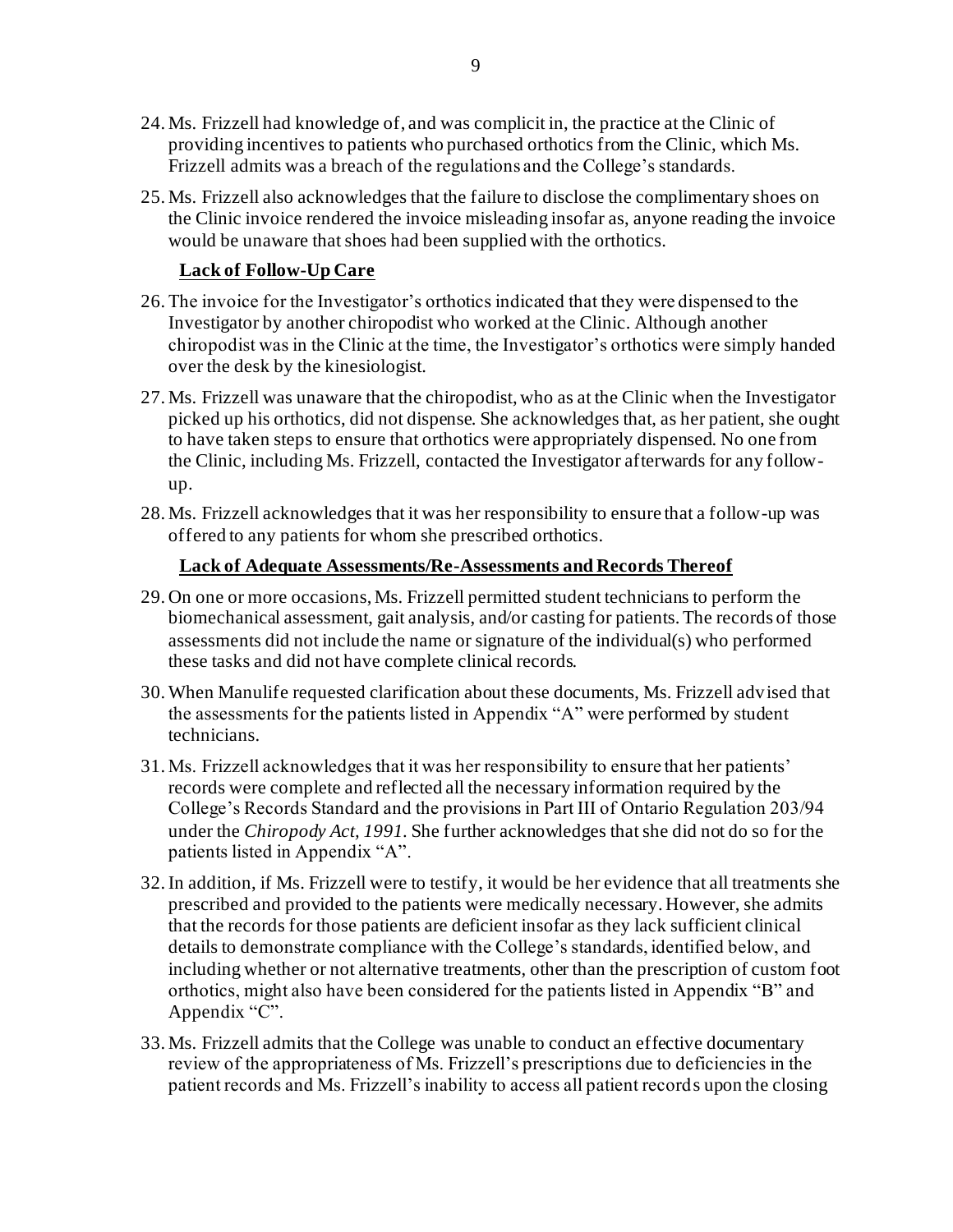of the Clinic in December 2018, thereby frustrating the College's oversight role in conducting an objective, document-based review of patient management.

### **Relevant Legislation, Regulations and Standards**

- 34.Clause 51(1)(c) of the Health Professions Procedural Code, that is Schedule 2 to the *Regulated Health Professions Act,1991*, S.O. 1991, c. 18, provides that:
	- **51** (1) A panel shall find that a member has committed an act of professional misconduct if,

…

- (c) the member has committed an act of professional misconduct as defined in the regulations.
- 35. Ontario Regulation 750/93, made pursuant to the *Chiropody Act, 1991*, S.O. 1991, c. 20 (the "**Professional Misconduct Regulation**"), defines the following as acts of professional misconduct, as alleged in the Notices of Hearing:

2. Failing to meet or contravening a standard of practice of the profession.

…

10. Practising the profession while the member is in a conflict of interest.

…

14. Providing treatment to a patient where the member knows or ought to know that the provision of the treatment is ineffective, unnecessary or deleterious to the patient or is inappropriate to meet the needs of the patient.

…

17. Failing to keep records as required by the regulations.

…

- 20. Signing or issuing, in the member's professional capacity, a document that contains a false or misleading statement.
- 21. Submitting an account or charge for services that the member knows is false or misleading.
- 22. Charging a fee that is excessive in relation to the services or devices charged for).

…

30. Contravening the Act, the *Regulated Health Professions Act, 1991* or the regulations under either of those Acts.

…

33. Engaging in conduct or performing an act, in the course of practising the profession that, having regard to all the circumstances, would reasonably be regarded by members as disgraceful, dishonourable or unprofessional.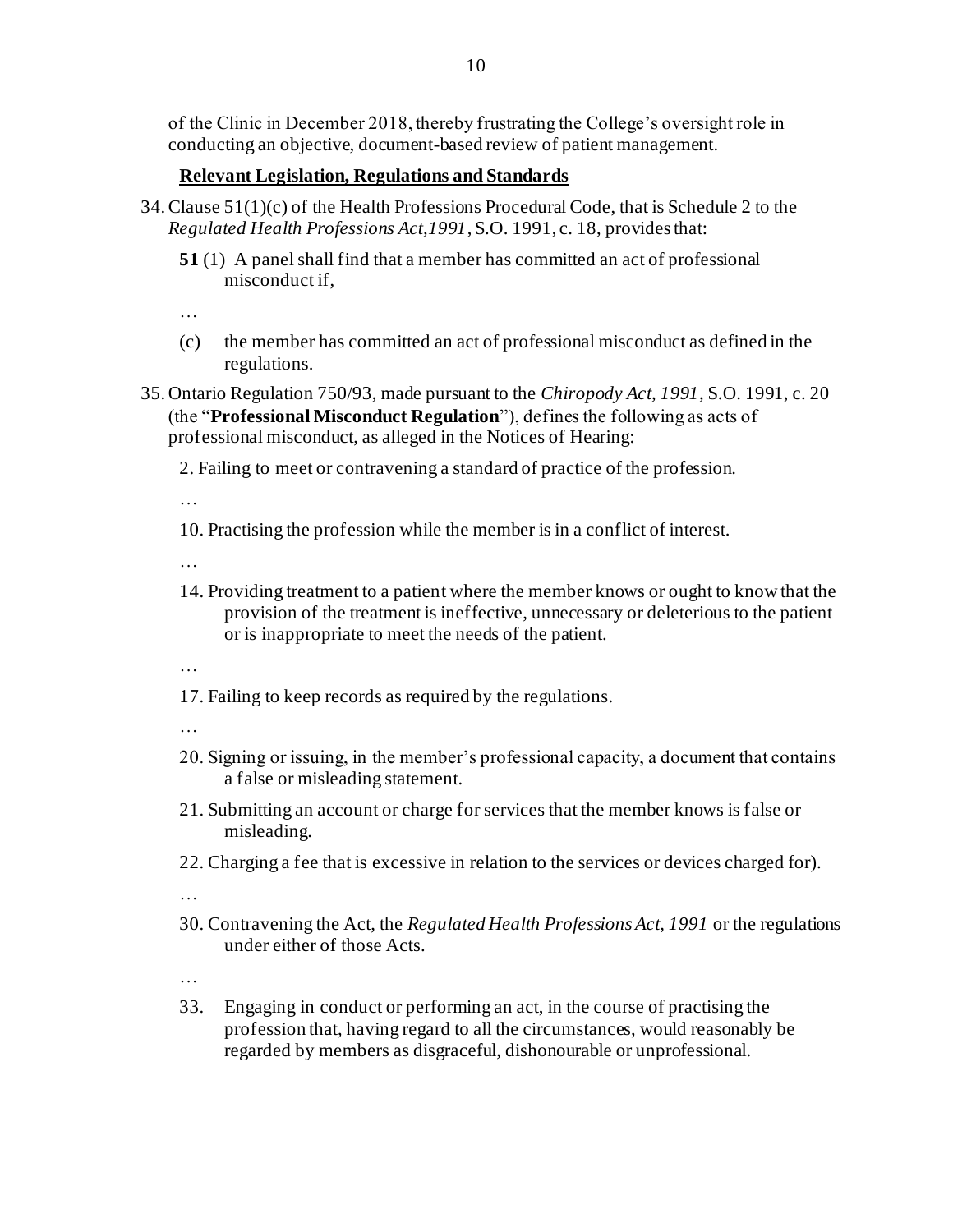- 36.The following written standards of the College, which are appended as Exhibits "A" to "F" to the Agreed Statement of Facts, were the standards of practice of the profession at the relevant time:
	- Assessment and Management
	- Orthotics
	- Prescription Custom Foot Orthoses;
	- Patient Relations:
	- Prescription Footwear;
	- Records.

### **Admissions**

- 37.Based on the facts set out above, Ms. Frizzell admits that she committed acts of professional misconduct within the meaning of the following paragraphs of section 1 of the *Professional Misconduct Regulation*, O. Reg. 750/93 under the *Chiropody Act, 1991:*
	- a. paragraph 2 (failing to meet or contravening a standard of practice of the profession), and, in particular, the College's standards pertaining to:
		- i. Assessment and Management;
		- ii. Orthotics and Prescription Custom Foot Orthoses
		- iii. Patient Relations;
		- iv. Prescription Footwear; and
		- v. Records
	- b. paragraph 10 (practising the profession while the member is in a conflict of interest);
	- c. paragraph 14 (providing treatment to a patient where the member knows or ought to know that the provision of the treatment is ineffective, unnecessary or deleterious to the patient or is inappropriate to meet the needs of the patient);
	- d. paragraph 17 (failing to keep records as required by the regulations);
	- e. paragraph 20 (signing or issuing, in the member's professional capacity, a document that contains a false or misleading statement);
	- f. paragraph 21 (submitting an account or charge for services that the member knows is false or misleading);
	- g. paragraph 22 (charging a fee that is excessive in relation to the services or devices charged for);
	- h. paragraph 30 (contravening the *Chiropody Act, 1991*, the *Regulated Health Professions Act, 1991*, or the regulations under either of those Acts), specifically:
		- i. Ontario Regulation 203/94 (General) under the *Chiropody Act, 1991*, and, in particular, the sections pertaining to Advertising (Part II) and Records (Part III); and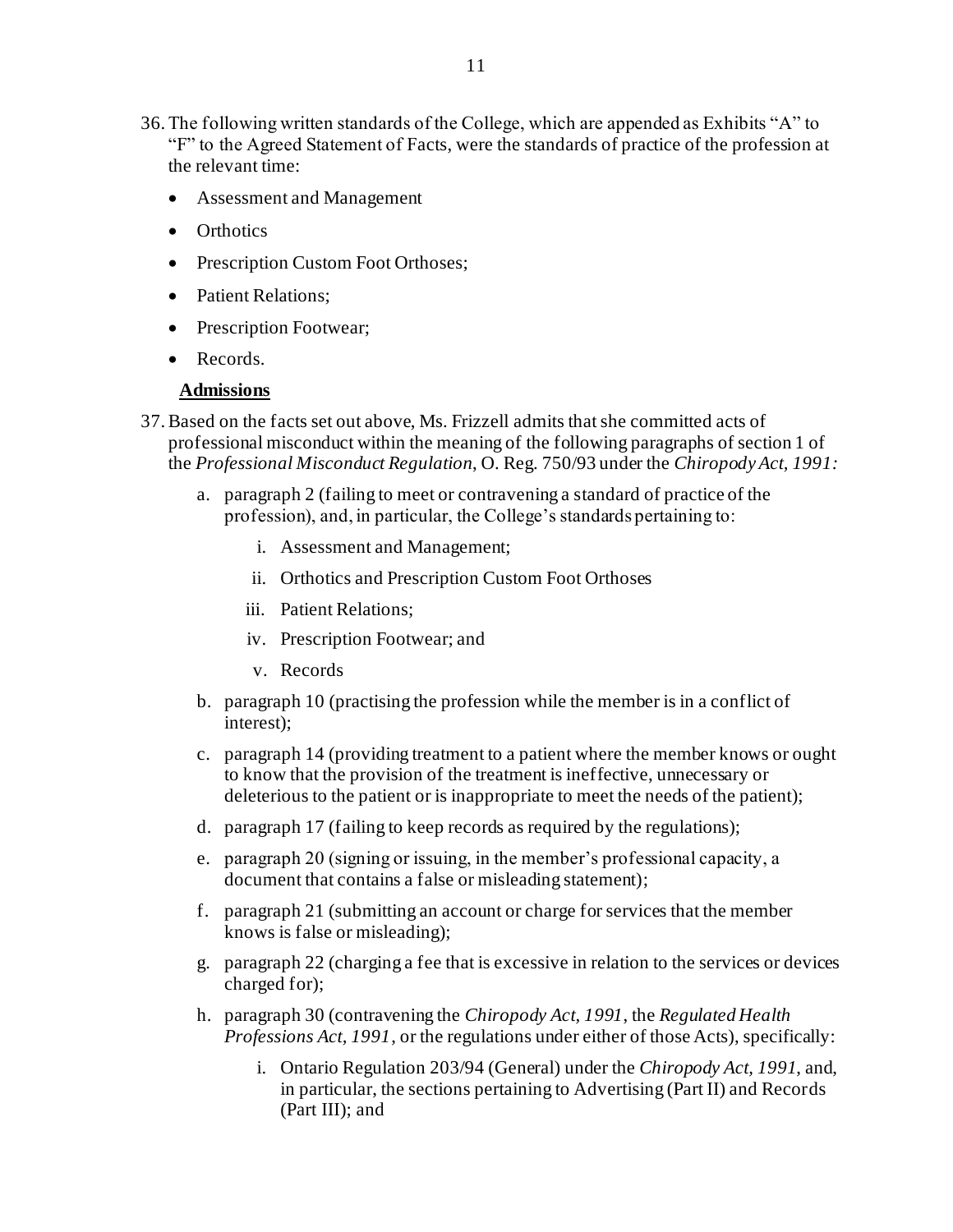- i. paragraph 33 (engaging in conduct or performing an act, in the course of practising the profession that, having regard to all the circumstances, would reasonably be regarded by members as disgraceful, dishonourable, or unprofessional).
- 38. For greater clarity, for the purpose of paragraph 33 of section 1 of the *Professional Misconduct Regulation*, Ms. Frizzell specifically admits that her conduct was disgraceful, dishonourable and unprofessional.
- 39. Ms. Frizzell understands the nature of the allegations that have been made against her and that by voluntarily admitting these facts, she waives her right to require the College to otherwise prove these facts.
- 40. Ms. Frizzell understands that the Panel of the Discipline Committee can accept that the facts herein constitute professional misconduct, and in particular can accept the admissions by Ms. Frizzell that they constitute professional misconduct.
- 41. Ms. Frizzell understands that the Panel of the Discipline Committee can make orders as a result of a finding of professional misconduct, as described in the Notice of Hearing.
- 42. Ms. Frizzell understands that if the Panel makes a finding of professional misconduct, then the Panel's decision and its reasons, or a summary of its reasons, including the facts contained herein, and Ms. Frizzell's name may be published in the College's register and publications as well as the Canadian Legal Information Institute ("CanLII") database.
- 43. Ms. Frizzell acknowledges that she has been advised to obtain independent legal advice and that she had sufficient opportunity to do so. Ms. Frizzell further acknowledges that she is entering into this Agreed Statement of Facts freely and voluntarily, without compulsion or duress.
- 44. Ms. Frizzell irrevocably acknowledges and agrees that all the facts in this Agreed Statement of Facts are true and accurate.
- 45. Ms. Frizzell and the College agree that this Agreed Statement of Facts may be signed in counterparts.

### Decision and Reasons on Liability

- 6. The Panel found the Member to have engaged in professional misconduct as admitted.
- 7. The Panel agreed to withdraw the allegation set out at paragraph 2(e) of the Notice of Hearing.
- 8. In coming to its decision, the Panel considered the Member's plea and her admission of professional misconduct as described in the Agreed Statements of Facts. The Panel was satisfied that the conduct described in the Agreed Statements of Facts constituted professional misconduct as alleged and as admitted by the Member. The Panel was satisfied that the admitted conduct amounted to a failure to meet the College of Chiropodists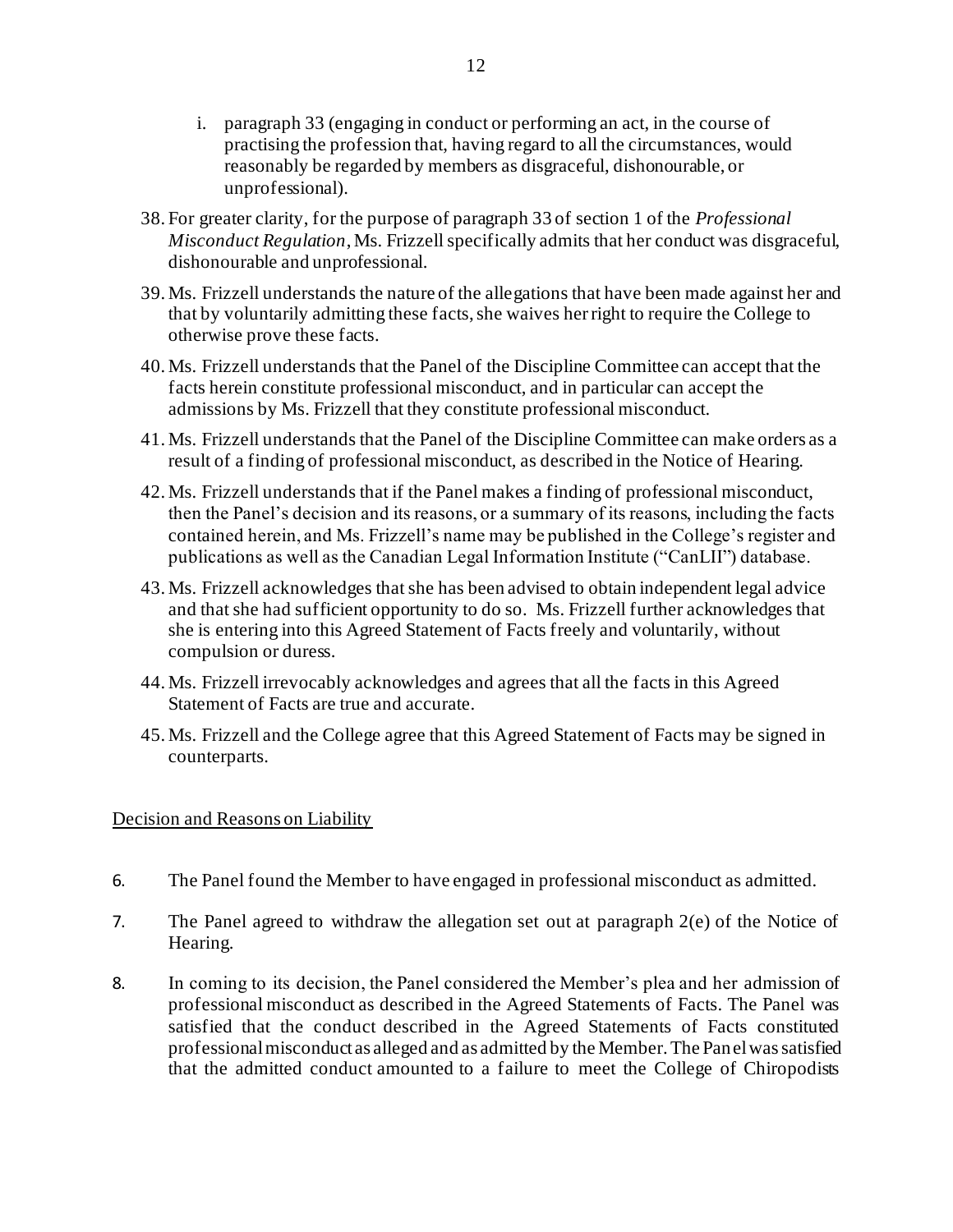standards pertaining to Assessment and Management; Orthotics and Prescription Custom Foot Orthoses, Patient Relations; Prescription Footwear; and Records.

- 9. Practicing in a clear conflict of interest the Member brought disrepute to the entire profession for personal financial gain while placing the profession at risk given the Members unacceptable business practices. The fee's billed by the Member though superficially did not appear excessive, the provision of incentives to patients must be paid by 'someone'. In this case it would have been unknowingly by an insurance company. Incentivization by the provision of 'free' footwear to patients required the Member to provide false or misleading accounts, charges and documents
- 10. Of additional concern is that the professional misconduct in which the Member engaged in has involved what the Panel viewed, as a serious violation of the public trust by misleading patients, insurance companies and the public at large.

# **Penalty**

11. Counsel for the College, as well as the Member, advised the Panel that a Joint Submission as to Penalty had been agreed upon. The Joint Submission as to Penalty and Costs provides as follows:

THE PARTIES agree and jointly submit that the Discipline Committee make

the following orders with respect to this matter:

- 1. Ms. Frizzell is to appear before the Panel of the Discipline Committee to be reprimanded; and,
- 2. Ms. Frizzell is to pay the College's costs in the amount of fifteen thousand dollars (\$15,000.00), which amount will be paid in three equal installments as follows:
	- \$5,000.00 on February 23, 2022;
	- \$5,000.00 on May 23, 2022; and
	- \$5,000.00 on August 23, 2022.

The College and the Member agree that if the Discipline Committee accepts this Joint Submission on Penalty and Costs, there will be no appeal or judicial review of the decision to any forum.

The College and the Member agree that this Joint Submission on Penalty and Costs may be signed in counterparts.

### Decision and Reasons on Penalty and Costs

12. The Panel recognized that when presented with a joint submission on penalty its role is limited. The case law makes clear that the Panel should not depart from a joint proposal unless the order being sought would bring the administration of justice into disrepute or is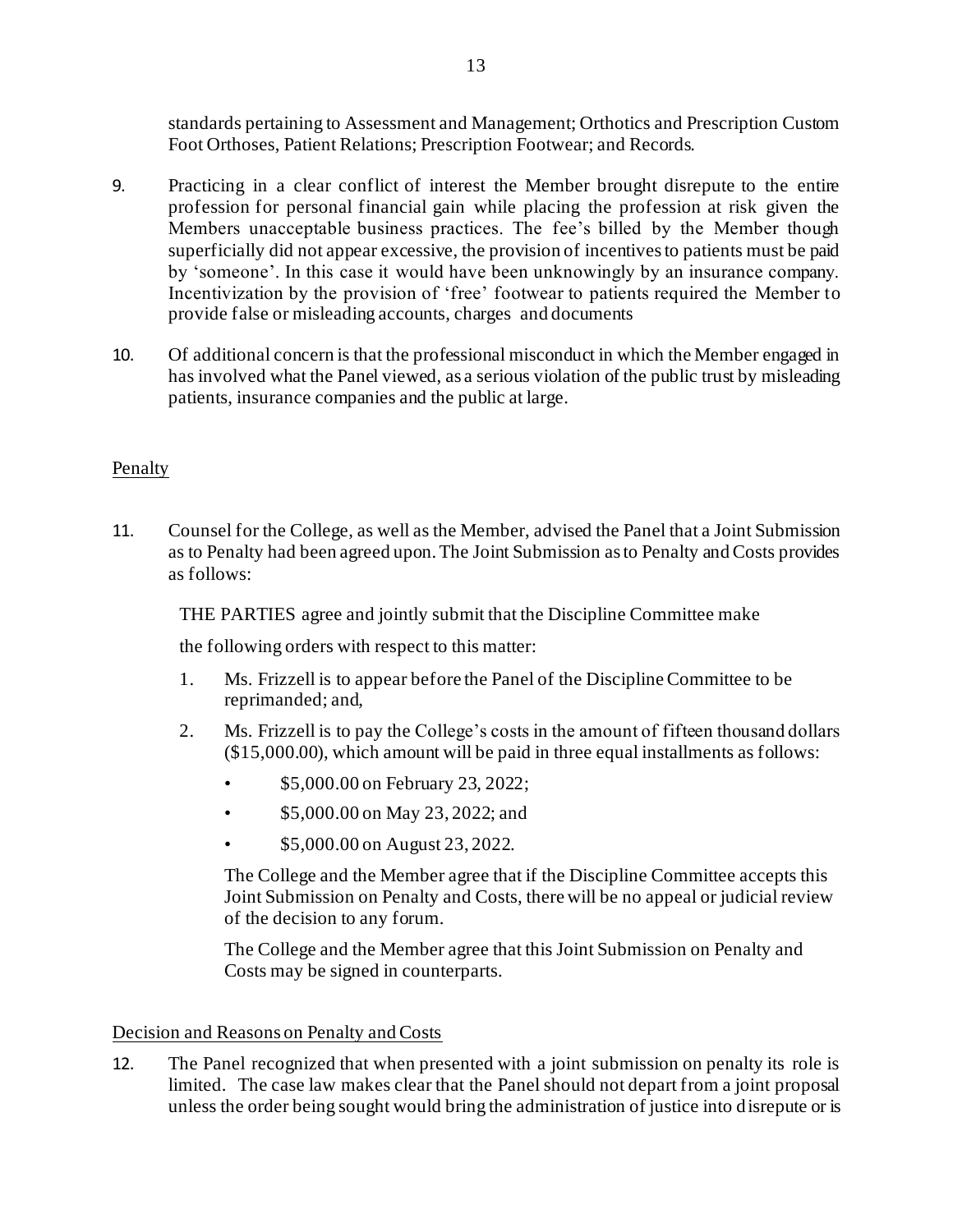otherwise contrary to the public interest. Here, the Panel is satisfied that the proposed penalty and costs order is reasonable and well within the public interest.

- 13. The costs to be paid by the Member are not insignificant but will cover only a portion of the Colleges cost of investigating and prosecuting this case before the Panel. In the circumstances, the Panel was satisfied that the costs were appropriate.
- 14. The reprimand, with no suspension ordered is appropriate in the circumstances as well. The Member has resigned from the profession and has further undertaken that she will not seek to ever reapply to the College or in any other jurisdiction. Had the Member not given this undertaking, it is likely that the Panel would have imposed a significant suspension, in addition to the imposition of a reprimand.
- 15. At the conclusion of the hearing, the Panel delivered its reprimand to Ms. Frizzell. The reprimand is attached to these reasons as Schedule "A".

I, Martin Hayles, sign this Decision and Reasons for the decision as Chairperson of this Discipline panel and on behalf of the members of the Discipline panel as listed below:

MathHold

Martin Hayles, Chairperson Date

1 st March 2022

Peter Ferguson Jim Daley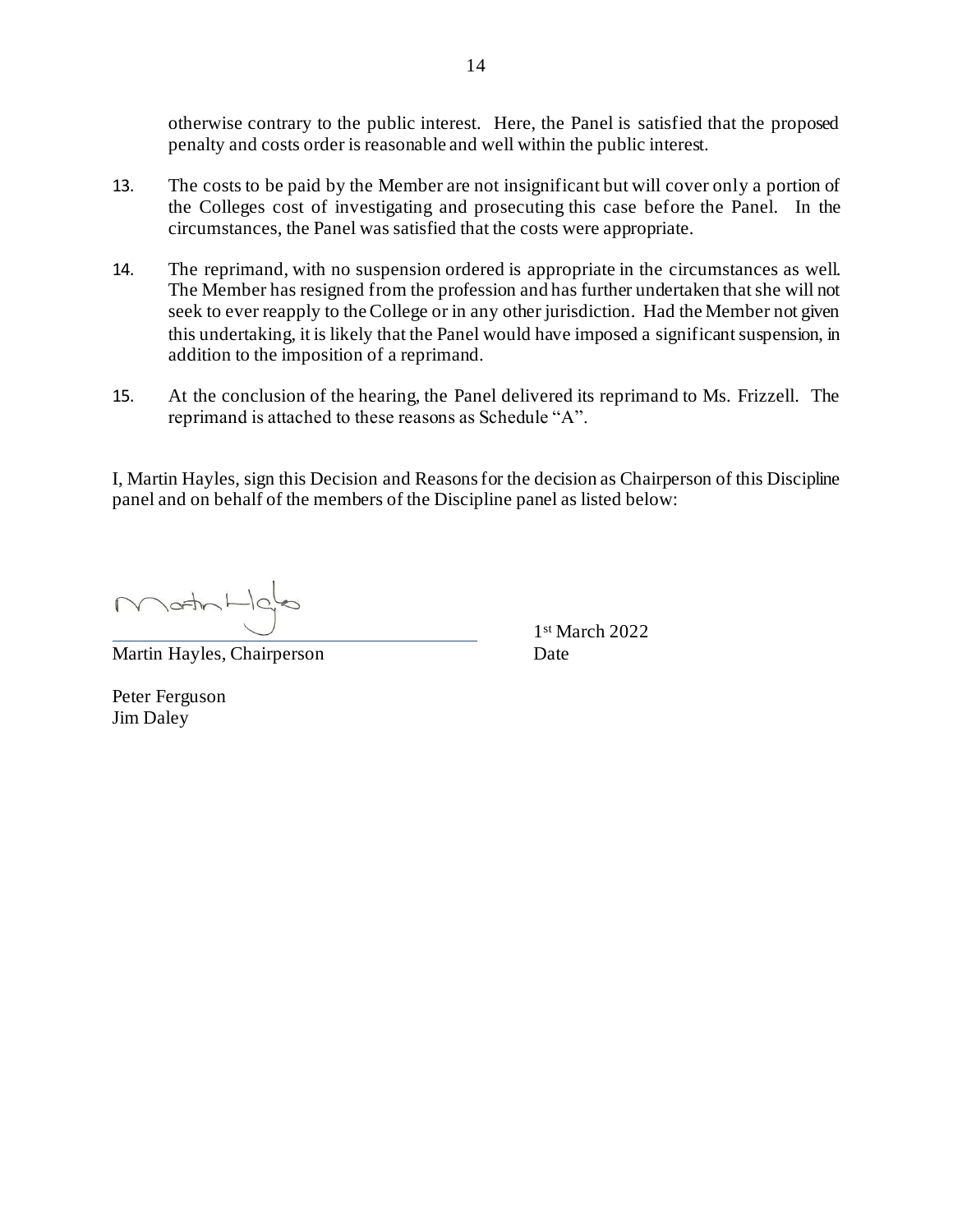#### **Schedule "A"**

#### **COLLEGE OF CHIROPODISTS OF ONTARIO v. SHANNON LYNN FRIZZELL**

As you know, **Ms. Frizzell** , as part of its penalty order this Discipline panel has ordered you that you be given an oral reprimand. You agreed to this term of order as part of your joint submission on penalty filed during the course of the hearing.

The fact that you have received this reprimand will be part of the public portion of the Register and, as such, part of your record with the College. What we are saying to you now, however, is "off the record".

Although you will be given an opportunity to make a statement at the end of the reprimand, this is *not* an opportunity for you to review the decision made by the Discipline panel, *nor* a time for you to debate the merits of our decision.

The panel has found that you have engaged in professional misconduct in a number of different ways, including practising in a conflict of interest, providing treatment to a patient where you knew or ought to have known that the treatment was ineffective or unnecessary, and failing to keep records as required.

It is a matter of profound concern to this panel that you have engaged in these forms of professional misconduct. By doing so, you have brought discredit to the profession and to yourself. Public confidence in this profession has been put in jeopardy. Moreover, the result of your misconduct is that you have let down the public, the profession, and yourself.

We need to make it clear to you that your conduct is unacceptable.

Of special concern to us is that fact that the professional misconduct in which you engaged has involved misleading patients and insurance companies, presumably for your own financial gain.

Consequently, it is necessary for us to take steps to impress upon you the seriousness of the misconduct in which you have engaged.